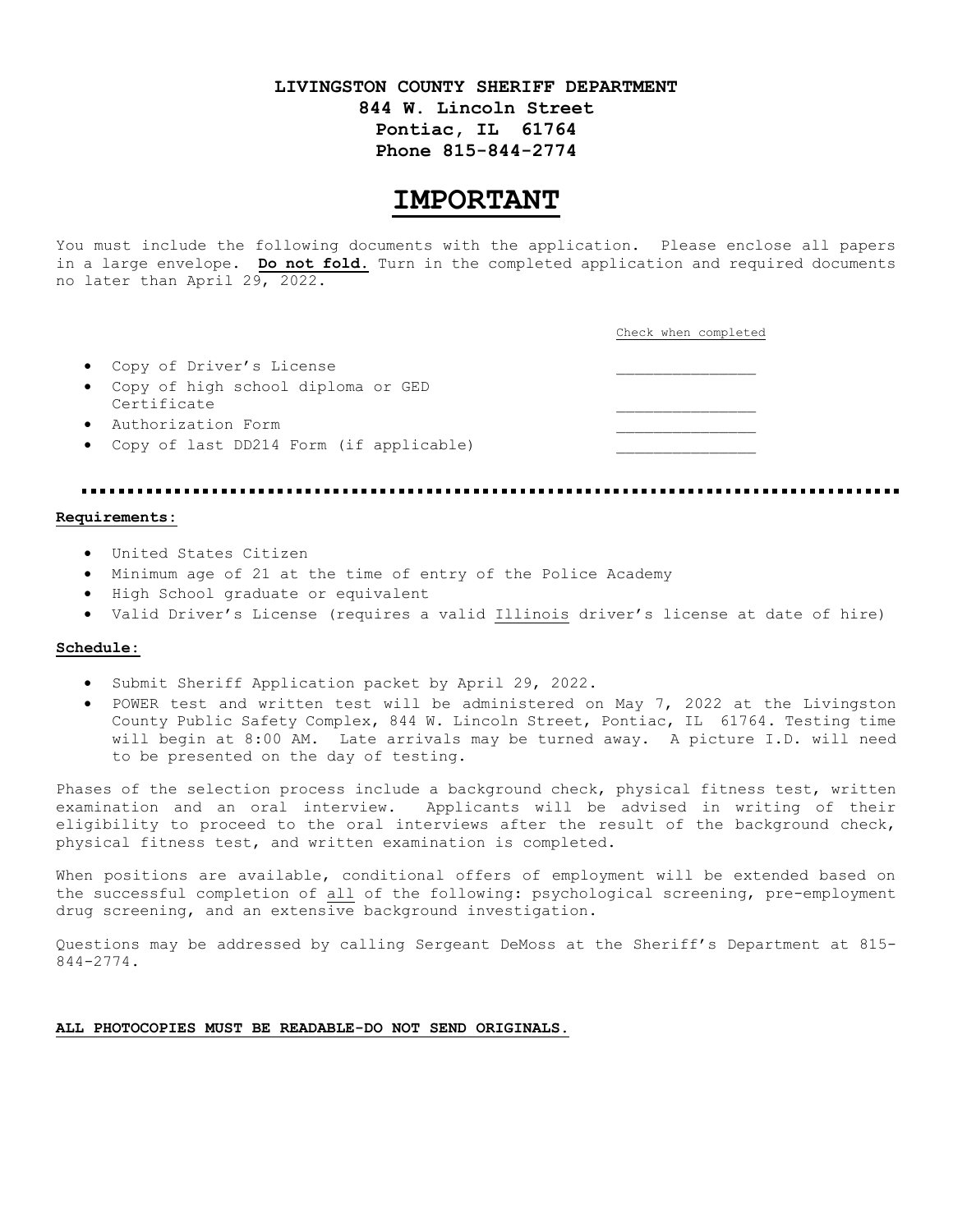### **LIVINGSTON COUNTY SHERIFF**

### **POLICE OFFICER APPLICANT PERSONAL DATA QUESTIONNAIRE** *\_\_\_\_\_\_\_\_\_\_\_\_\_\_\_\_\_\_\_\_\_\_\_\_\_\_\_\_\_\_\_\_\_\_\_\_\_\_\_\_\_\_\_\_\_\_\_\_\_\_\_\_\_\_\_\_\_\_\_\_\_\_\_\_\_\_\_\_\_\_\_\_\_\_\_\_\_\_\_\_\_\_\_\_\_\_\_\_\_\_\_\_\_\_\_\_\_*

|                                                                                                                                                                                               | last            |                                                                                                                       | first |                                           |                  | middle |  |                          |  |                                                                            |                  |     |
|-----------------------------------------------------------------------------------------------------------------------------------------------------------------------------------------------|-----------------|-----------------------------------------------------------------------------------------------------------------------|-------|-------------------------------------------|------------------|--------|--|--------------------------|--|----------------------------------------------------------------------------|------------------|-----|
|                                                                                                                                                                                               |                 |                                                                                                                       |       |                                           |                  |        |  |                          |  | List any other names you have used or been known by (include maiden name): |                  |     |
|                                                                                                                                                                                               | Number & Street |                                                                                                                       |       |                                           |                  | City   |  |                          |  | State                                                                      |                  | Zip |
|                                                                                                                                                                                               |                 |                                                                                                                       |       |                                           |                  |        |  |                          |  |                                                                            |                  |     |
|                                                                                                                                                                                               |                 |                                                                                                                       |       |                                           |                  |        |  |                          |  |                                                                            |                  |     |
|                                                                                                                                                                                               |                 |                                                                                                                       |       |                                           |                  |        |  |                          |  |                                                                            |                  |     |
|                                                                                                                                                                                               |                 |                                                                                                                       |       |                                           |                  |        |  |                          |  |                                                                            |                  |     |
|                                                                                                                                                                                               |                 |                                                                                                                       |       |                                           |                  |        |  |                          |  |                                                                            |                  |     |
|                                                                                                                                                                                               |                 |                                                                                                                       |       |                                           |                  |        |  |                          |  |                                                                            |                  |     |
| U.S. Citizen?<br>If no, are you an alien with evidence of intention to become a U.S. Citizen?<br>How did you learn about this testing process? (Facebook, Indeed, Job Posting, Website, etc.) |                 |                                                                                                                       |       | Yes_________________ No__________________ |                  |        |  |                          |  |                                                                            |                  |     |
|                                                                                                                                                                                               |                 |                                                                                                                       |       |                                           |                  |        |  |                          |  |                                                                            |                  |     |
| <b>CIRCLE HIGHEST GRADE COMPLETED</b>                                                                                                                                                         |                 |                                                                                                                       |       |                                           | <b>EDUCATION</b> |        |  |                          |  |                                                                            |                  |     |
| <b>GED CERTIFICATE</b><br><b>GRADUATE SCHOOL</b>                                                                                                                                              |                 |                                                                                                                       | M.A.  | <b>HIGH SCHOOL</b>                        |                  |        |  | COLLEGE 1 2 3 4<br>Ph.D. |  |                                                                            | <b>OTHER</b>     |     |
| <b>Name and Address of School</b><br>(include City and State)                                                                                                                                 |                 |                                                                                                                       |       |                                           |                  |        |  |                          |  | <b>Yes No</b>                                                              | <b>Graduate?</b> |     |
| <b>High School</b>                                                                                                                                                                            |                 | <u> 1989 - Johann Johann Stoff, deutscher Stoff als der Stoff aus der Stoff als der Stoff aus der Stoff als der S</u> |       |                                           |                  |        |  |                          |  |                                                                            |                  |     |
|                                                                                                                                                                                               |                 |                                                                                                                       |       |                                           |                  |        |  |                          |  |                                                                            |                  |     |
|                                                                                                                                                                                               |                 |                                                                                                                       |       |                                           |                  |        |  |                          |  |                                                                            |                  |     |
|                                                                                                                                                                                               |                 |                                                                                                                       |       |                                           |                  |        |  |                          |  |                                                                            |                  |     |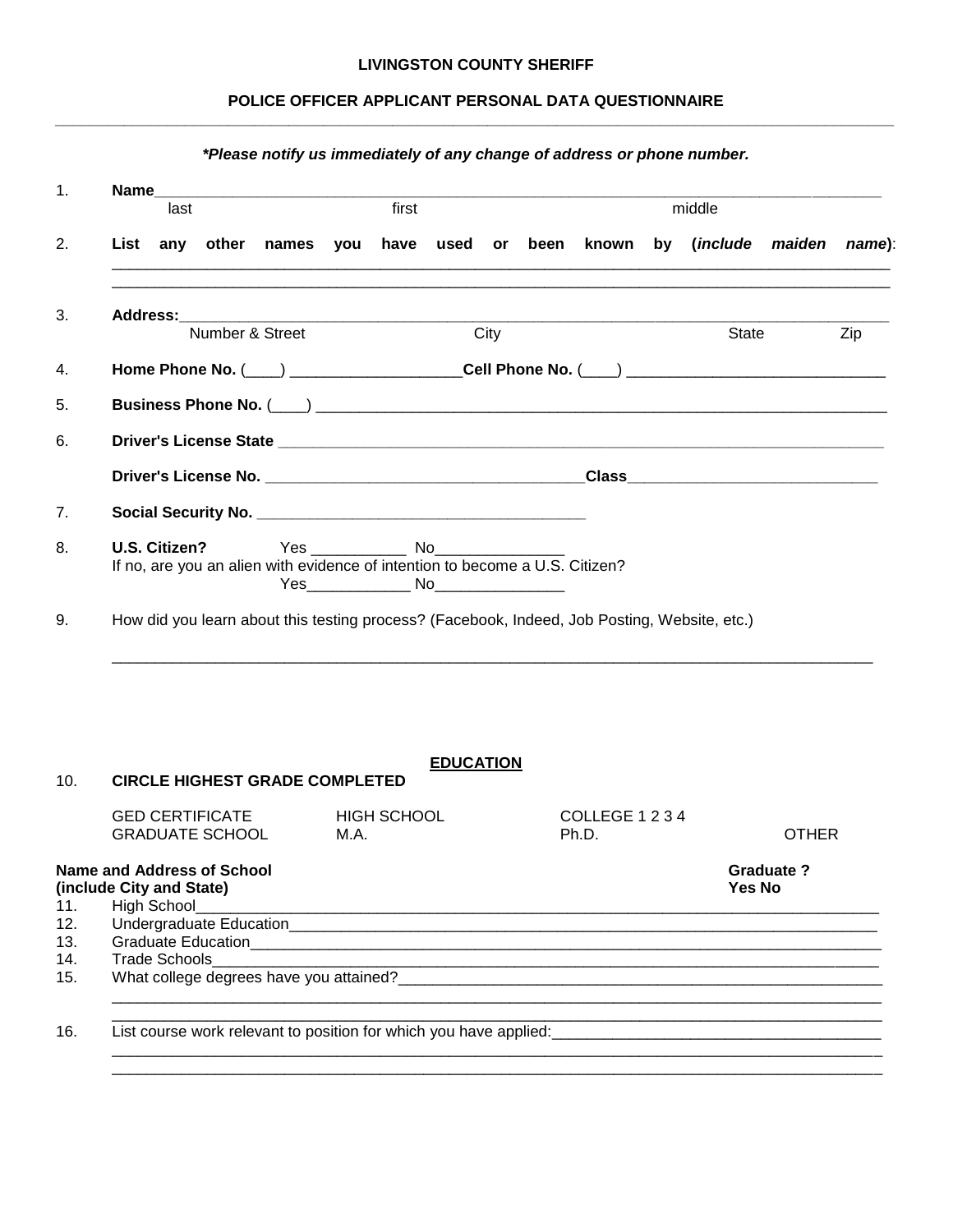# **EMPLOYMENT HISTORY**

List all jobs you have had for the last five (5) years. Include periods of unemployment. Put your present job first. Include military service in proper time sequence along with temporary or part-time jobs.

### 17. **Present employer's name**:

|                        |                                      |      | Phone experience and the phone of the state of the state of the state of the state of the state of the state of the state of the state of the state of the state of the state of the state of the state of the state of the st |     |
|------------------------|--------------------------------------|------|--------------------------------------------------------------------------------------------------------------------------------------------------------------------------------------------------------------------------------|-----|
|                        | Number & Street                      | City | State                                                                                                                                                                                                                          | Zip |
|                        |                                      |      |                                                                                                                                                                                                                                |     |
|                        |                                      |      |                                                                                                                                                                                                                                |     |
|                        |                                      |      |                                                                                                                                                                                                                                |     |
|                        | Employed__________________to Present |      |                                                                                                                                                                                                                                |     |
|                        | month-year                           |      |                                                                                                                                                                                                                                |     |
|                        |                                      |      |                                                                                                                                                                                                                                |     |
|                        | Address<br>Number & Street           |      |                                                                                                                                                                                                                                |     |
|                        |                                      | City | State                                                                                                                                                                                                                          | Zip |
|                        |                                      |      |                                                                                                                                                                                                                                |     |
|                        |                                      |      |                                                                                                                                                                                                                                |     |
|                        |                                      |      |                                                                                                                                                                                                                                |     |
|                        |                                      |      |                                                                                                                                                                                                                                |     |
|                        |                                      |      |                                                                                                                                                                                                                                |     |
|                        |                                      |      |                                                                                                                                                                                                                                |     |
|                        | Number & Street                      | City | State                                                                                                                                                                                                                          | Zip |
|                        |                                      |      |                                                                                                                                                                                                                                |     |
|                        |                                      |      |                                                                                                                                                                                                                                |     |
|                        |                                      |      |                                                                                                                                                                                                                                |     |
|                        |                                      |      |                                                                                                                                                                                                                                |     |
|                        |                                      |      |                                                                                                                                                                                                                                |     |
|                        |                                      |      |                                                                                                                                                                                                                                |     |
|                        | Number & Street City                 |      | <b>State</b>                                                                                                                                                                                                                   | Zip |
| <b>Job Description</b> |                                      |      |                                                                                                                                                                                                                                |     |
|                        |                                      |      |                                                                                                                                                                                                                                |     |
| Employed___            | month-vear to month-year             |      |                                                                                                                                                                                                                                |     |
|                        |                                      |      |                                                                                                                                                                                                                                |     |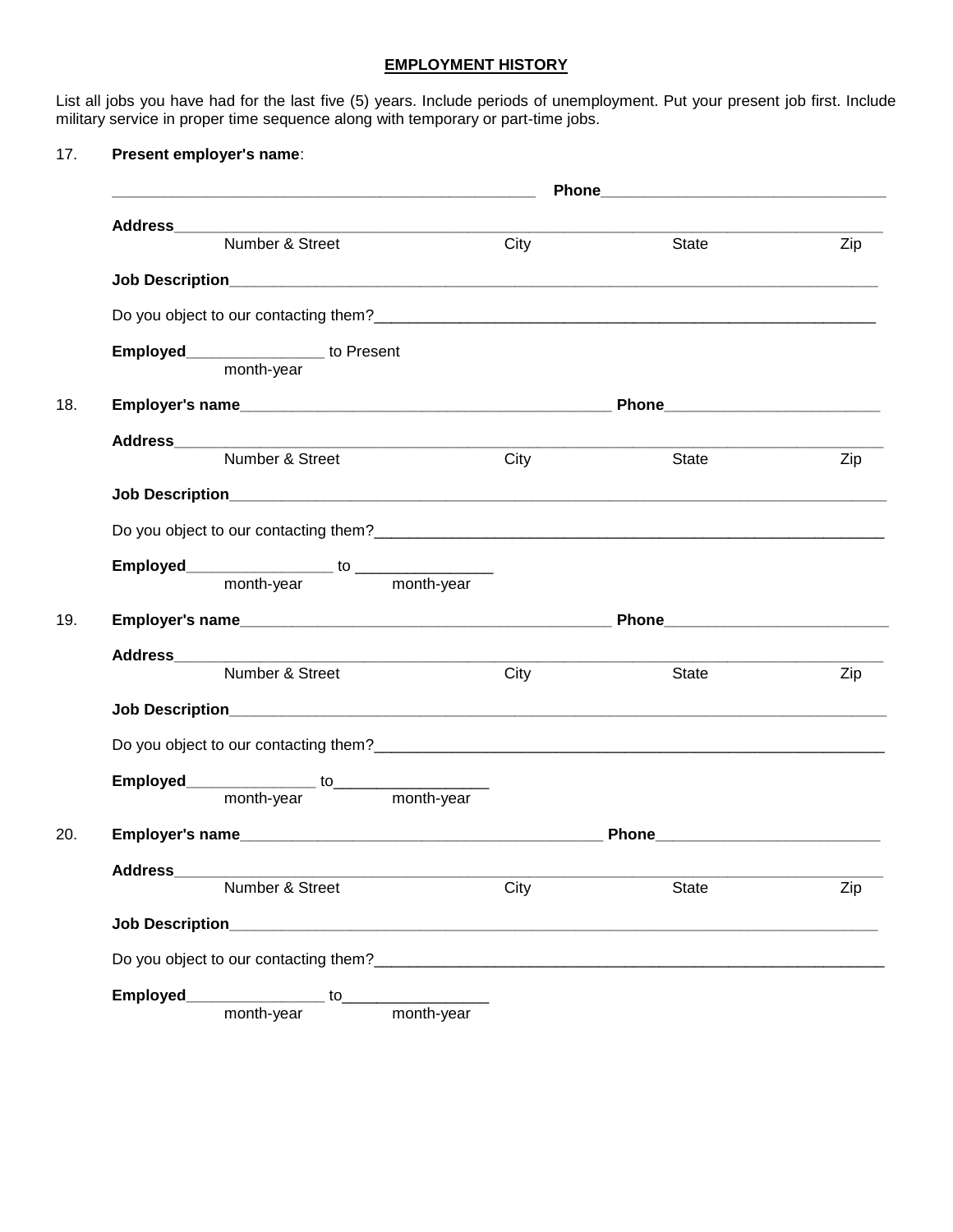| If yes, please explain:                                                                                                                                          |
|------------------------------------------------------------------------------------------------------------------------------------------------------------------|
|                                                                                                                                                                  |
| Have you ever resigned from any employment position because of misconduct or unsatisfactory performance or<br>while under investigation?<br>Yes_______  No______ |
|                                                                                                                                                                  |
| Have you ever taken a civil service exam? Yes __________ No_______                                                                                               |
|                                                                                                                                                                  |
|                                                                                                                                                                  |
|                                                                                                                                                                  |
| Are you currently on any eligibility list(s)? Yes ________ No_________                                                                                           |
|                                                                                                                                                                  |
| If yes, indicate position applied for, status on list, and expiration date of each: __________________________                                                   |
| <b>MILITARY</b>                                                                                                                                                  |
| Are you now or have you ever been in the military service? Yes____ No____                                                                                        |
| Branch of service___                                                                                                                                             |
| Are you now or were you ever an active member of any branch of the U.S. Military Reserve Forces or National<br>Guard Unit? Yes____ No____                        |
| Rank 2008 - 2008 - 2010 - 2010 - 2010 - 2010 - 2010 - 2010 - 2010 - 2010 - 2010 - 2010 - 2010 - 2010 - 2010 -                                                    |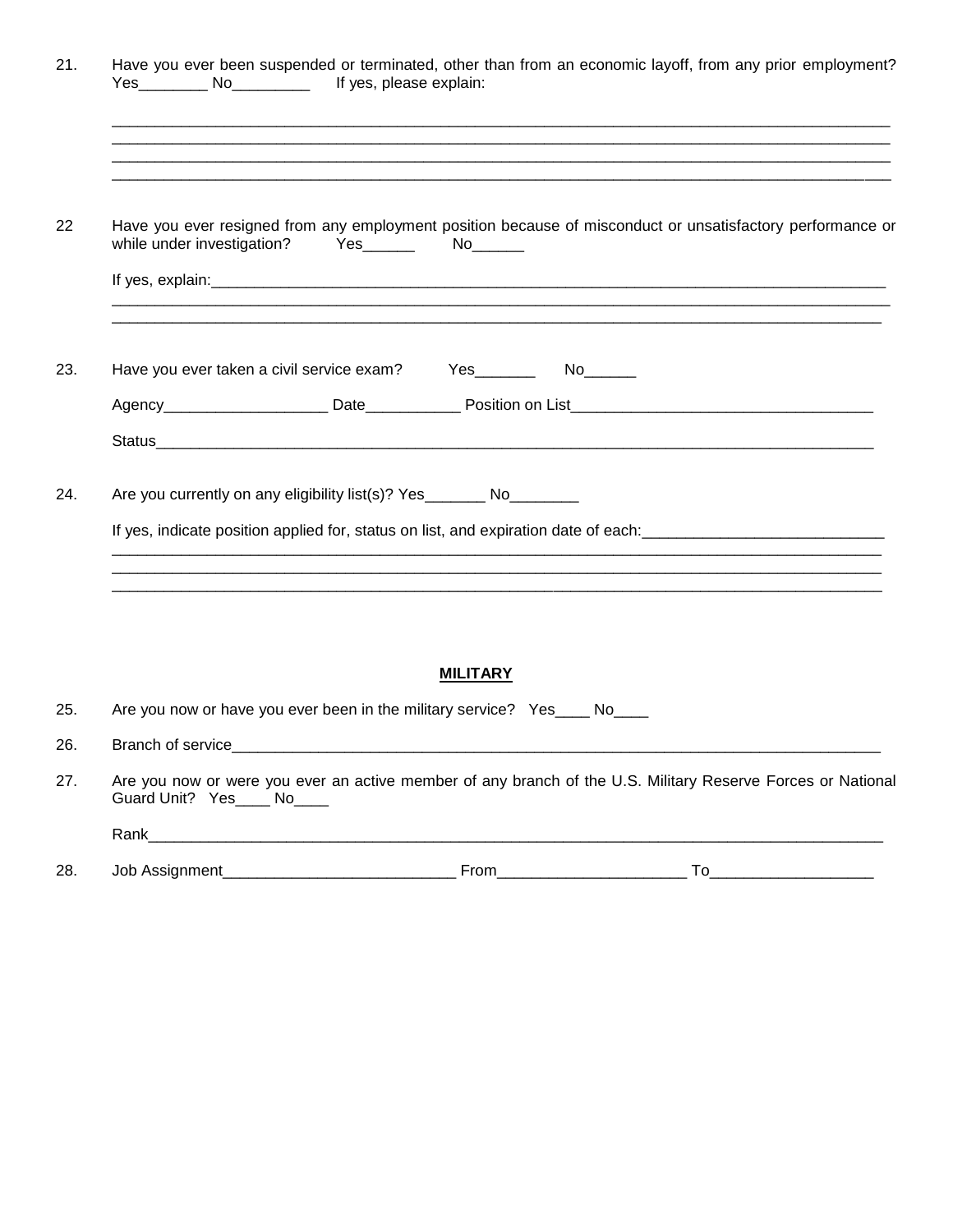# **REFERENCES**

Please list three (3) adults not related to you and not former employers, who have known you for more than three (3) years.<br>All persons to whom you refer will be asked to appraise your character, ability, experience, perso

| 29. |                                                                                  |  |  |  |  |  |  |
|-----|----------------------------------------------------------------------------------|--|--|--|--|--|--|
|     |                                                                                  |  |  |  |  |  |  |
|     |                                                                                  |  |  |  |  |  |  |
| 30. |                                                                                  |  |  |  |  |  |  |
|     |                                                                                  |  |  |  |  |  |  |
|     |                                                                                  |  |  |  |  |  |  |
| 31. |                                                                                  |  |  |  |  |  |  |
|     |                                                                                  |  |  |  |  |  |  |
|     |                                                                                  |  |  |  |  |  |  |
|     |                                                                                  |  |  |  |  |  |  |
| 32. | Person(s) to be notified in case of emergency.                                   |  |  |  |  |  |  |
|     |                                                                                  |  |  |  |  |  |  |
|     |                                                                                  |  |  |  |  |  |  |
|     |                                                                                  |  |  |  |  |  |  |
| 33. | List community organizations or volunteer opportunities that you participate in: |  |  |  |  |  |  |
|     |                                                                                  |  |  |  |  |  |  |
|     |                                                                                  |  |  |  |  |  |  |
|     |                                                                                  |  |  |  |  |  |  |
|     |                                                                                  |  |  |  |  |  |  |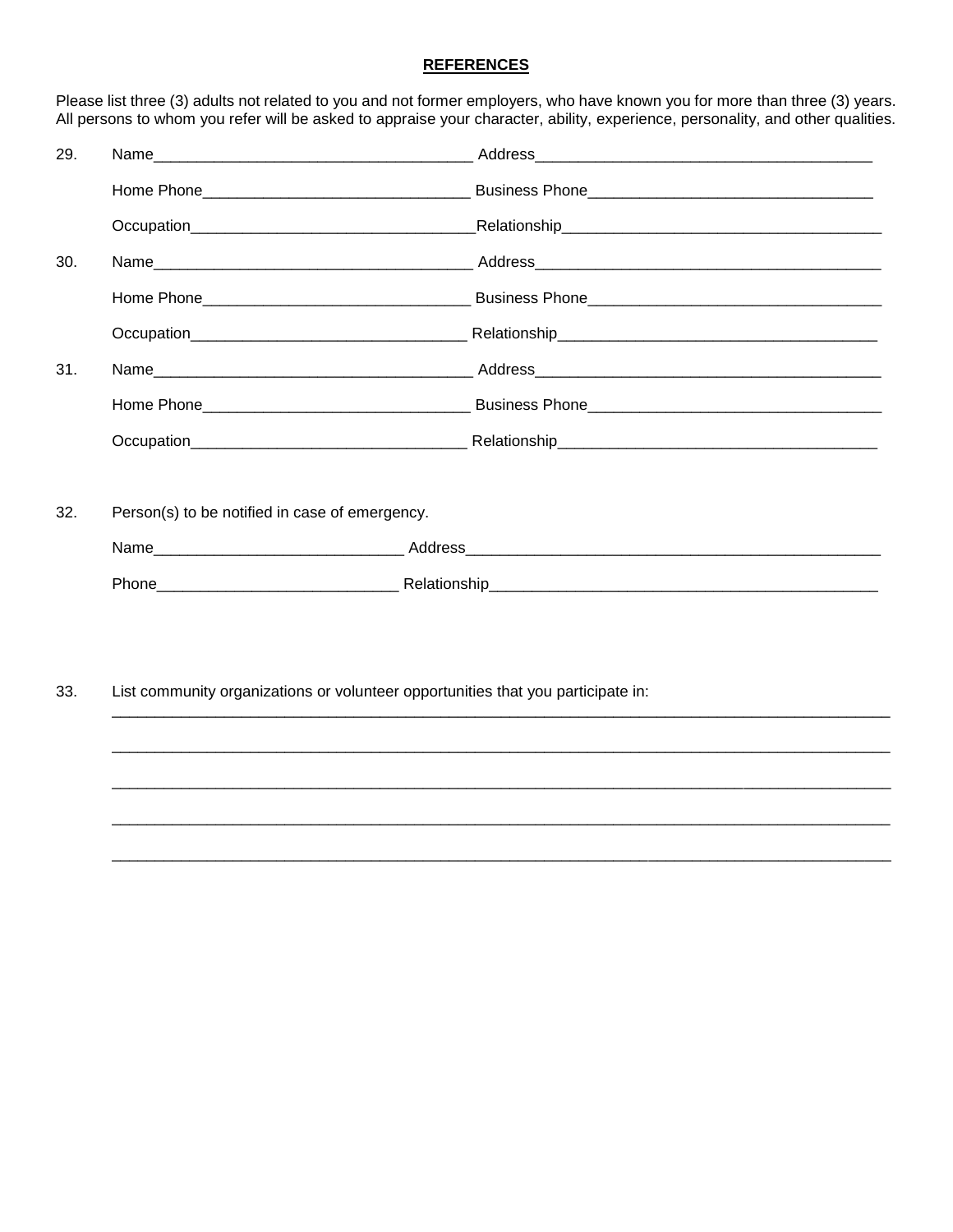### **SUBMISSION OF DOCUMENTATION AND CREDENTIALS**

- 34. I understand that if I am placed on any eligibility list, I will be fingerprinted, and a set of my fingerprints will be furnished to the Illinois Department of State Police and to the Federal Bureau of Investigation.
- 35. I understand that I must provide the Merit Commission with COPIES of the following documentation and/or certifications at the times indicated below. Other relevant police service certificates may be submitted with the application, but are not required. If at any time any of the documentation is updated or if my credentials change, I must submit the new documentation or certifications to the Commission as soon as possible. I further understand that failure to submit any of the following documentation and/or certifications at the times indicated may result in my application no longer being considered by the Commission and/or loss of my position on the eligibility list or withdrawal of a conditional offer of hire.
- 36. I agree to submit to a psychological examination and a pre-employment drug screening test and extensive background investigation.

| <b>DOCUMENTATION</b>                                                    | TIME OF SUBMISSION    |
|-------------------------------------------------------------------------|-----------------------|
| Copy of High School diploma or evidence of a GED<br>Equivalence diploma | With this application |
| Copy of college or university diplomas, if applicable                   | With this application |
| Copy of valid driver's license                                          | With this application |
| Copy of last DD214 Form (if applicable)                                 | With this application |

**I HEREBY CERTIFY THAT I HAVE READ THE ABOVE QUESTIONS AND STATEMENTS, AND I CERTIFY THAT THERE ARE NO MISREPRESENTATIONS, OMISSIONS OR FALSIFICATIONS IN THIS QUESTIONNAIRE, AND THAT ALL MY ANSWERS ARE TRUE AND CORRECT TO THE BEST OF MY KNOWLEDGE AND BELIEF. I UNDERSTAND THAT MISREPRESENTATIONS, OMISSIONS OR FALSIFICATIONS ON THIS QUESTIONNAIRE OR AT ANY TIME DURING THE HIRING PROCESS MAY RESULT IN MY APPLICATION NO LONGER BEING CONSIDERED OR IN TERMINATION OF MY EMPLOYMENT WITH LIVINGSTON COUNTY.**

Dated at The Illinois, this day of the set of the set of the set of the set of the set of the set of the set o

Signature in Full

**WE ARE AN EQUAL OPPORTUNITY EMPLOYER**. This organization is committed to the policy of equal employment opportunity in recruitment, hiring, career advancement, and all other personnel practices. Your job related experience and other qualifications will be considered without discrimination on the grounds of race, color, religion, sex, national origin, age, or physical or mental handicap. All information provided in this application will be treated confidentially and will be used only to help assure the best use of your abilities if you are employed with us. If reasonable accommodation is needed for the testing process because of a disability, please notify the Merit Commission in writing as to the specific accommodation needed.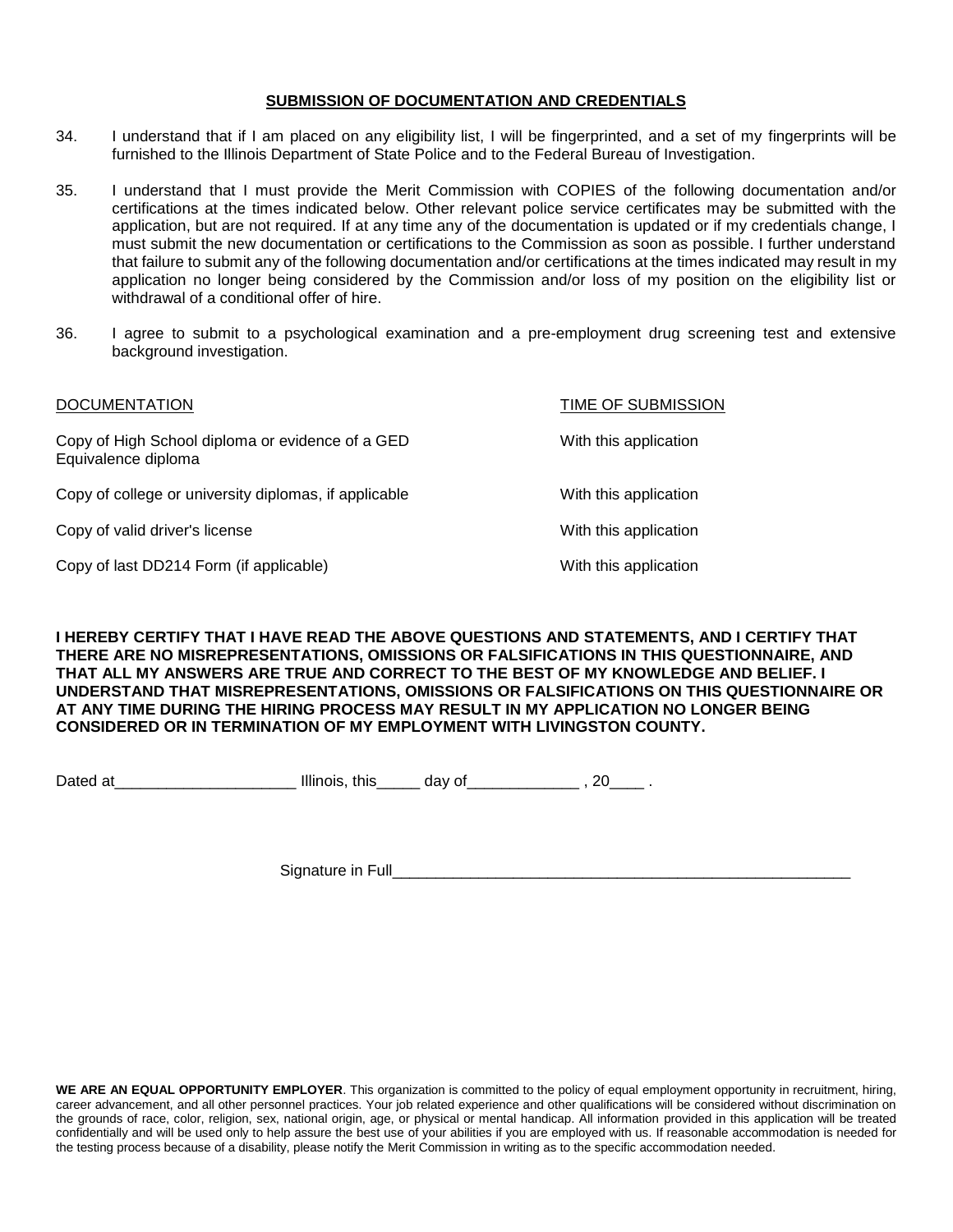### **LIVINGSTON COUNTY AUTHORIZATION FORM**

I, \_\_\_\_\_\_\_\_\_\_\_\_\_\_\_\_\_\_\_\_\_\_\_\_\_\_\_\_\_\_\_\_\_\_\_, hereby authorize LIVINGSTON COUNTY and its agents, employees or representatives to obtain and use all information relating to my previous and current employment, education, military record, criminal conviction history, personal characteristics, credit history, and all other information which may bear favorably or unfavorably upon my application for employment made to LIVINGSTON COUNTY. I further release from liability any person or persons providing or receiving any such information in connection with this pre-employment investigation.

I hereby acknowledge and agree that as a condition of employment with LIVINGSTON COUNTY, I must maintain at all times a valid State of Illinois Driver's License of the Class required to operate all vehicles of the Sheriff's Department of LIVINGSTON COUNTY. I do further agree that my failure to maintain said drivers license will constitute reason for withdrawal of a conditional offer of hire or just cause for my dismissal from employment with the COUNTY.

Signature

**WE ARE AN EQUAL OPPORTUNITY EMPLOYER**. This organization is committed to the policy of equal employment opportunity in recruitment, hiring, career advancement, and all other personnel practices. Your job related experience and other qualifications will be considered without discrimination on the grounds of race, color, religion, sex, national origin, age, or physical or mental handicap. All information provided in this application will be treated confidentially and will be used only to help assure the best use of your abilities, if you are employed with us.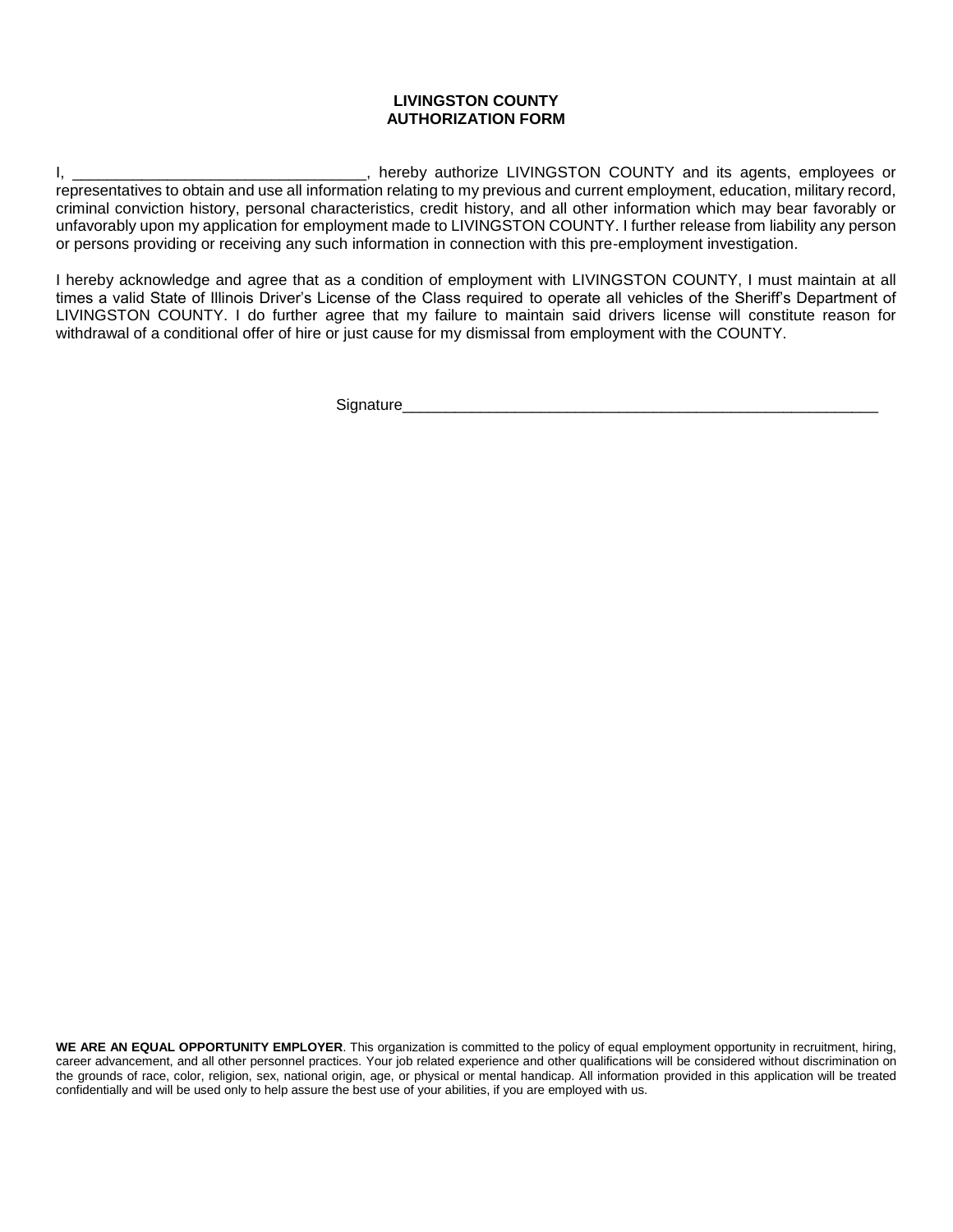### **EMPLOYMENT INFORMATION RELEASE**

*Equal Opportunity Employers*

Date:

To Whom It May Concern:

I respectfully request that you forward to Livingston County Sheriff's Department any and all information that you may have concerning me, my work record and/or my reputation. Also, please include any information that may appear in my personnel file. This information is to be used to determine my qualifications and fitness for the position I am seeking with Livingston County.

I hereby release you and/or your employer from any liability and damage of whatsoever nature on account of furnishing the information requested above. Finally, a duplicate of this form shall carry the same force as the original.

Signature: \_\_\_\_\_\_\_\_\_\_\_\_\_\_\_\_\_\_\_\_\_\_\_\_\_\_\_\_\_\_\_\_\_\_\_\_\_\_

Name: \_\_\_\_\_\_\_\_\_\_\_\_\_\_\_\_\_\_\_\_\_\_\_\_\_\_\_\_\_\_\_\_\_\_\_\_\_\_\_\_\_

(Please print)

Address: \_\_\_\_\_\_\_\_\_\_\_\_\_\_\_\_\_\_\_\_\_\_\_\_\_\_\_\_\_\_\_\_\_\_\_\_\_\_\_\_